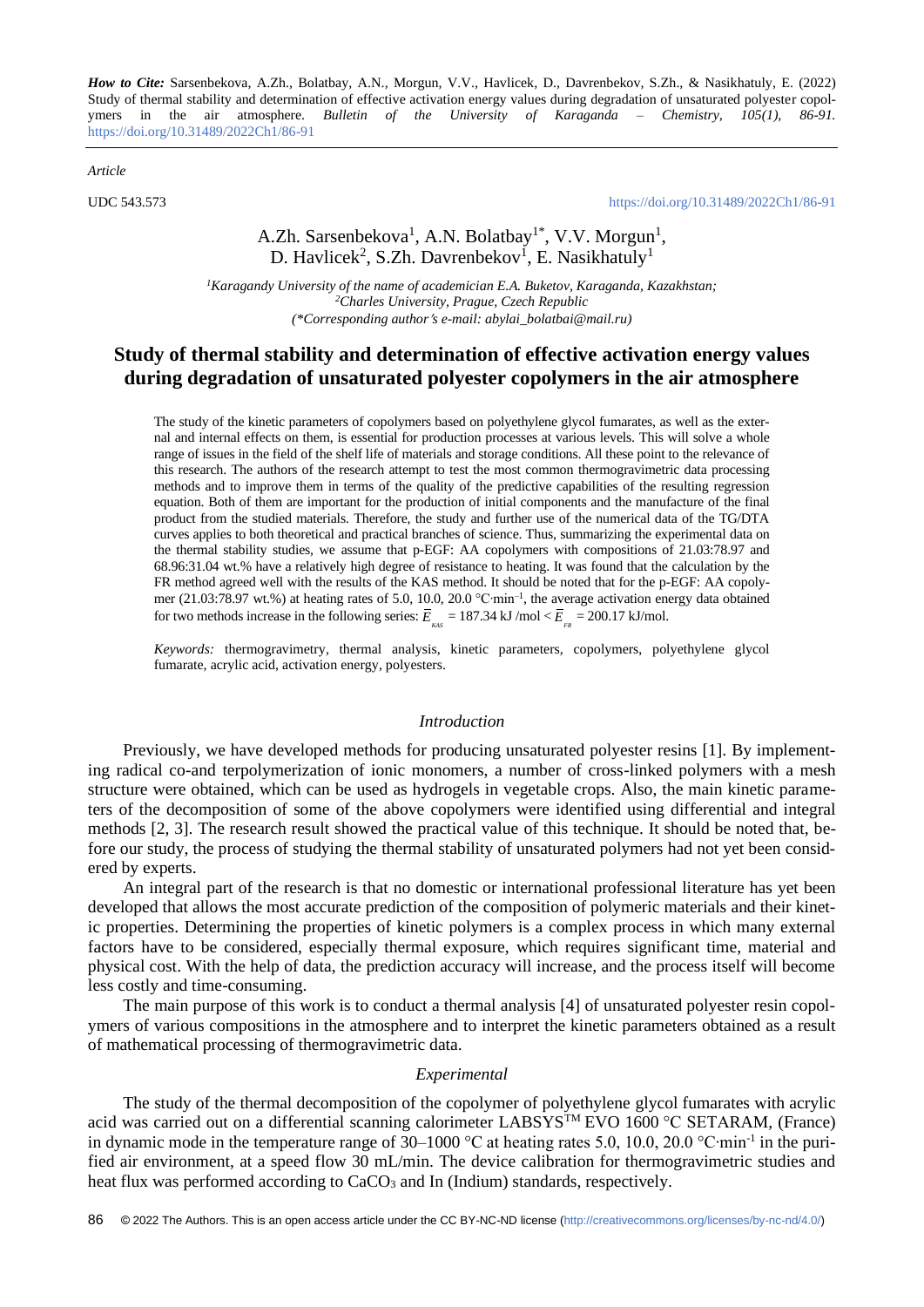As a rule, the differential kinetic equation for the thermal decomposition process can be written as follows:

$$
\ln\left(\beta \frac{d\alpha}{dT}\right)_{\alpha} = \ln\left[Af\left(\alpha\right)\right] - \frac{E}{RT}
$$
 (1)

The expression on the right side of the equation contains an exponential function and this expression cannot be represented as an analytical function. The solution can be the search for some approximation [5]. In practice, the most common way to overcome this difficulty is to use the following methods:

a) The Friedman method (FR) [6] is considered a "model-free" method, since  $f(\alpha)$  is not explicitly specified.

b) The main equation of the Kissinger-Akahira-Sunose (KAS) method [7, 8] is as follows:  $(\beta/T^2)$  = ln  $AE/(Rg(\alpha))$ b) The main equation of the 1<br> $\ln(\beta/T^2) = \ln[AE/(Rg(\alpha))] - E/RT$ 

The choice of methods is due to the possibility of comparing the activation energy obtained by differential and integral methods, which makes it possible to assess the validity of the assumptions made when deriving these equations. The results of the FR and KAS methods are systematized in Table 1 the graphical interpretation is shown in Figure 3.

### *Results and Discussion*

In this work, the objects of study were previously synthesized copolymers of polyethylene glycol fumarate with acrylic acid with compositions of 21.03:78.97 and 68.96:31.04 wt.%. Figure 1 demonstrates the results of thermogravimetric analysis of these copolymers.



Figure 1. Dependences of samples mass on temperature (*a*) and mass change rate (*b*) of p-EGF:AA copolymers at a heating rate of 10 °C/min

Figure 1 indicates the thermograms of copolymers of p-EGF:AA composition 21.03:78.97 and 68.96:31.04 wt.%. It is shown that the copolymers of p-EGF:AA (21.03:78.97 and 68.96:31.04 of the wt.%) are resistant to 1000.0 °C, while the copolymers are observed exothermic effect T<sub>initial</sub> = 277  $\pm$  0.1 °C (at 386 °C) for p-EGF:AK (21.03:78.97) and  $T_{initial} = 265.0 \pm 0.1$  °C (at 375.0 °C). The low-temperature peak is associated with the cleavage of crystallization water, the second peak is explained by the destruction of the main chains, which proceeds by random rupture model. The p-EGF:AK copolymers composites 21.03:78.97 and 68.96:31.04 wt.% (Figure 1, *b*) are resistant at 1000.0 °C, from 10 % to 15 % weight loss at 200.0 °C. The residual weight is 58–60 %.

Table 1

**Thermogravimetric data for copolymers 21.03:78.97 and 68.96:31.04 wt.%**

| Copolymer        | .<br>initial | Ē<br>peak | tına. |
|------------------|--------------|-----------|-------|
| 21.03:78.97 wt.% | ררר          | 386       |       |
| 68.96:31.04 wt.% |              | つつよ       |       |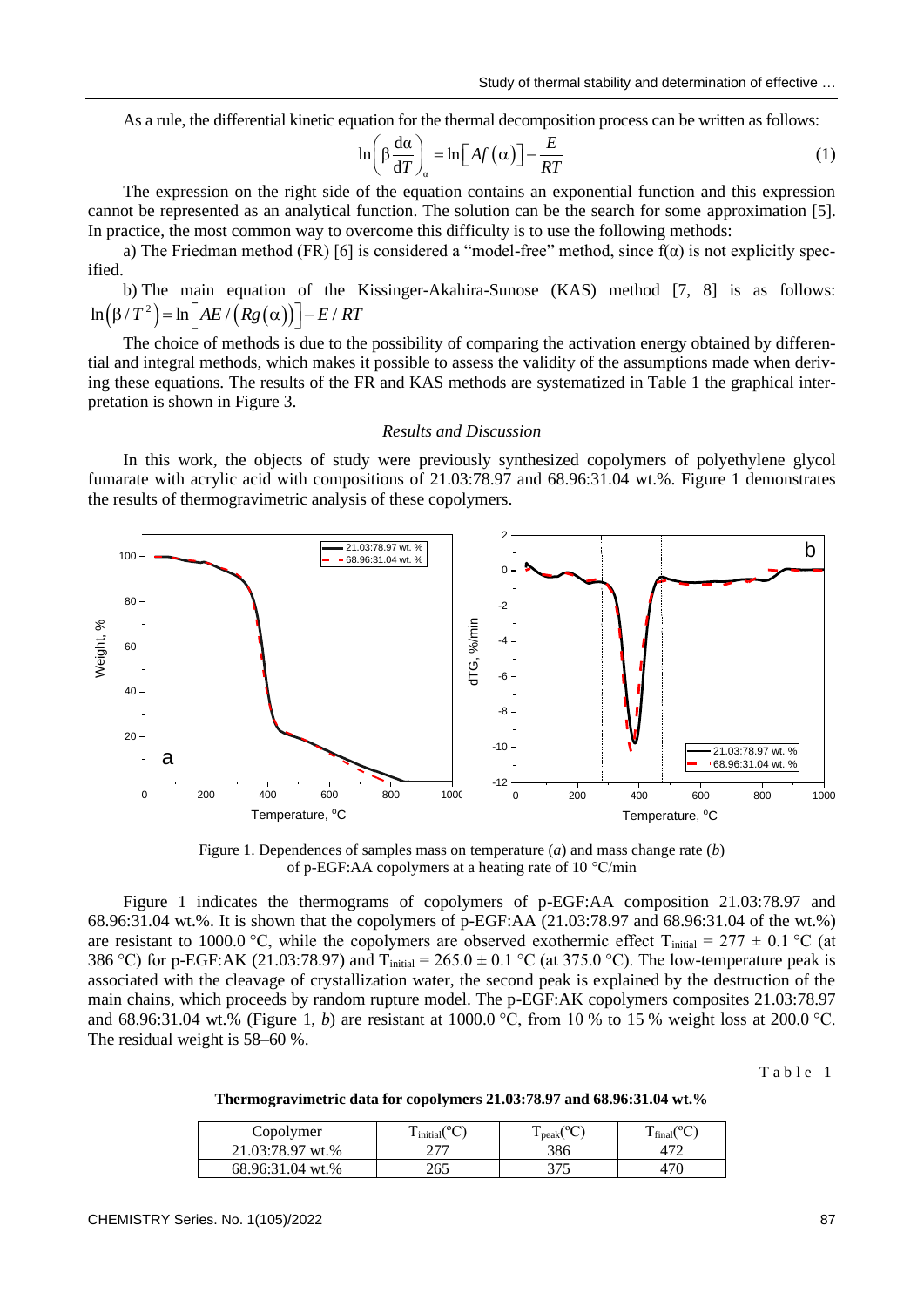To determine the activation energy of the thermal decomposition process, the main stage of the copolymer decomposition was chosen (Figure 1b). Figure 2 (*a*, *b)* shows the decomposition degree.



Figure 2. Dependence of conversion degree α on temperature of p-EGF:AA copolymers 21.03:78.97 (*a*) and 68.96:31.04 (*b*) at different heating rates

As can be seen from Figure 2, the calculated values of the degree [9] of transformation have a similar conversion nature. However, there is a delay in the decomposition process with an increasing heating rate. This can be seen from the shift in the initial temperature from 300  $^{\circ}$ C to 330  $^{\circ}$ C for lower and higher heating rates, respectively. Kinetic parameters obtained from the slope and intersection of the straight lines are presented in Table 1; graphical interpretation is shown in Figure 3.



Figure 3. Graphical dependences of Kissinger-Akahira-Sunose (*a*, *b*) and Friedman (*c*, *d*) equations for the p-EGF:AK copolymer at 21.03:78.97 and 68.96:31.04 wt.% ratios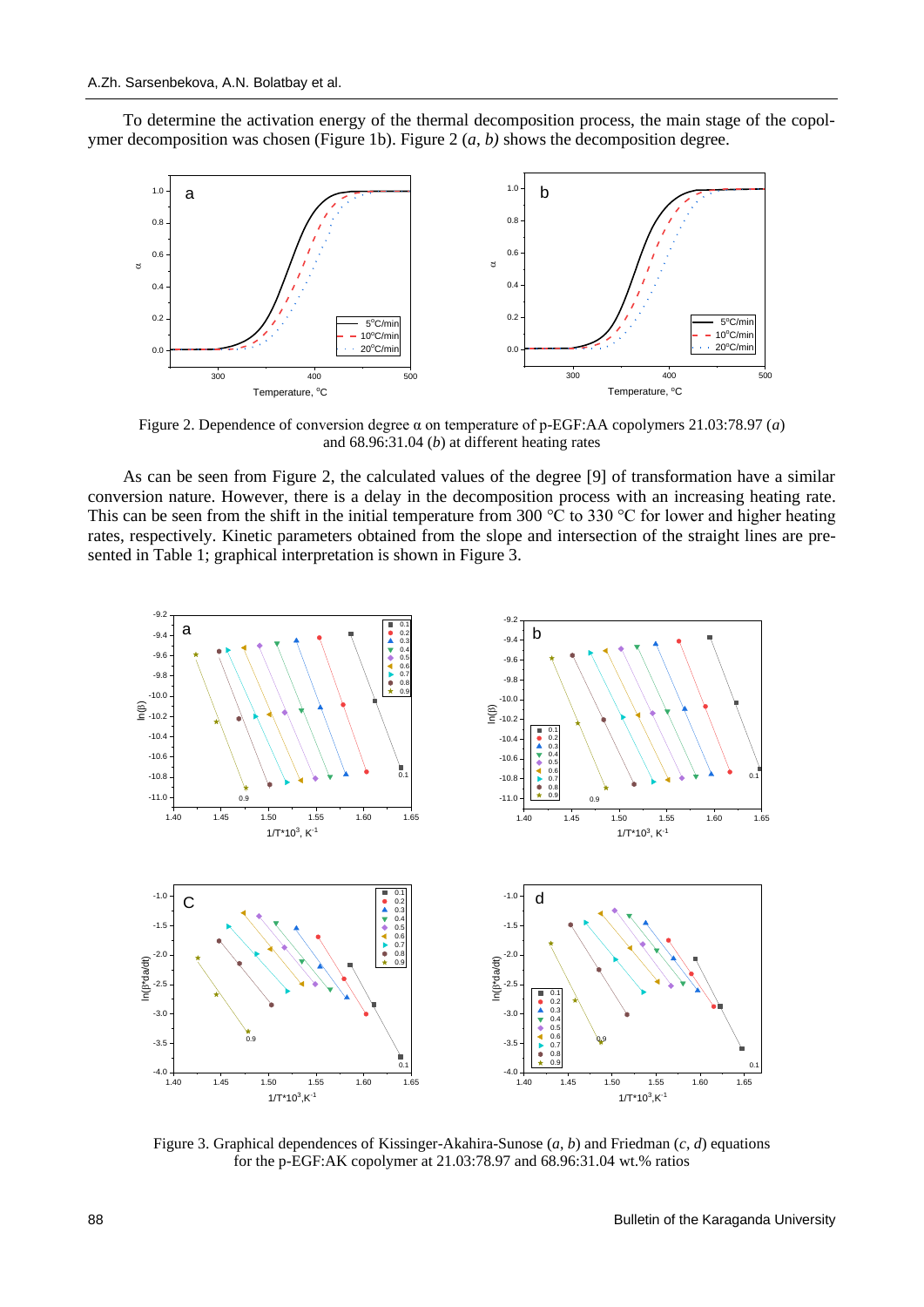The curves (Figure 3) obtained by the KAS and FR methods for p-EGF:AA copolymers at 21.03:78.97 and 68.96:31.04 wt.% ratios are linear, which means that both methods provide reliable results regarding their thermal decomposition kinetics. The conclusion further [10] is supported by the fact that the activation energies calculated by both methods agree relatively closely (Table 1). This experimental result suggests that both the composition and, most importantly, the ability of NPS (polyethylene glycol fumarate) to form copolymers with acrylic acid (AA) play an important role in determining the thermal degradation kinetics of p-EGF: AA copolymers. The fact that in the FR method [6] (model-free analysis)  $f(\alpha)$  is a constant value, while the logarithm of the conversion rate  $\ln[\beta(d\alpha/dT)]$  is considered as a function of the corresponding

temperature at any fixed value of α. In contrast, in the KAS method [7, 8] (integral method), the determination of kinetic triplets is based on determining the temperature (T) corresponding to a certain, derivatively chosen value of the degree of conversion  $(\alpha)$  at various heating rates ( $\beta$ ). Analysis of the obtained results (Figure 4) led to the conclusion that the FR and KAS methods make it possible to determine the kinetic characteristics of the decomposition of p-EGF:AA copolymers.



Figure 4. Activation energies according to Kissinger-Akahira-Sunose (KAS) and Friedman (FR)

Comparing the data (Figure 2) from the KAS and FR approaches, it can be noted that the results for activation energies are similar. Nevertheless, the first method (KAS) provides activation energies ( *E* ) values which are 10 % lower than those of the FR method. This makes sense because these methods are based on relatively different approximations. However, the FR equation provides more reliable and accurate results than the KAS equation [11].

### *Conclusions*

The thermostability and thermal decomposition kinetics of copolymers of polyethylene glycol fumarate with acrylic acid (21.03:78.97 and 68.96:31.04 wt.%) were first studied by thermogravimetric analysis (TGA) and differential thermogravimetry (DTG). A new direction of application in the identification of copolymers, as well as in the development of production technology [12] and safe disposal of macromolecular substances based on NPS (polyethylene glycol fumarate), was investigated. These parameters were determined based on FR and KAS methods, which have good convergence. It was shown that thermostability decreases in the following order: p-EGF:AA  $(21.03:78.97)$  > p-EGF:AA  $(68.96:31.04)$ . Based on the study of TG/DTG curves for copolymers of polyethylene glycol fumarate with acrylic acid of two different compositions 21.03:78.97 and 68.96:31.04 wt.%, it can be assumed that these compounds have a relatively high degree of heat resistance. Under the influence of oxygen, the copolymers are completely decomposed to high temperatures without a carbon residue. It was also found that the copolymer with a high content of polyester resins exhibits less activity.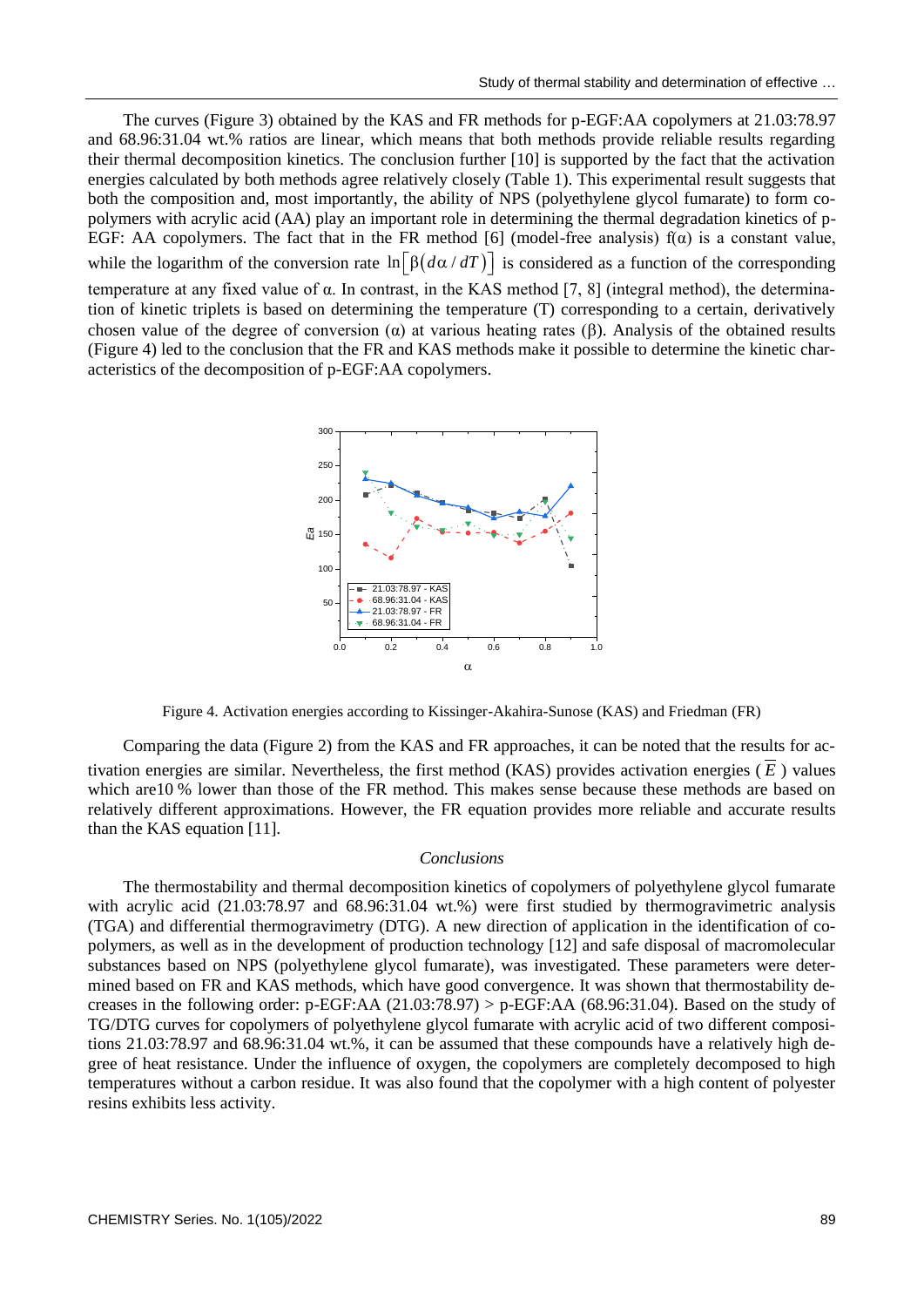#### References

1 Burkeyev, M.Zh., Kudaibergen, G.K., Burkeyeva, G.K., & Tazhbayev Y.M., et al. (2018). The number average and mass average molar masses of polyethylene(propylene)glycol fumarates. *Bulletin of the University of Karaganda — Chemistry*, 90, 17–22. <https://doi.org/10.31489/2018ch2/17-22>

2 Burkeev, M.Zh., Sarsenbekova, A.Zh., & Bolatbay, A.N., et al. (2020). The use of differential calculation methods for the destruction of copolymers of polyethylene glycol fumarate with the acrylic acid. *Bulletin of the University of Karaganda – Chemistry,* 99, 4–10. https://doi.org[/10.1134/S0036024415120067](http://dx.doi.org/10.1134/S0036024415120067)

3 Burkeev, M.Zh., Bolatbay, A.N., Sarsenbekova, A.Zh., Davrenbekov, S.Zh., & Nasikhatuly, E. (2021). Integral Ways of Calculating the Destruction of Copolymers of Polyethylene Glycol Fumarate with Acrylic Acid. *Russian Journal of Physical Chemistry A*, 95, 2009–2013. <https://doi.org/10.1134/s0036024421100034>

4 Wunderlich, B. (2005). *Thermal Analysis of Polymeric Materials*. Berlin, Heidelberg: Springer. <https://doi.org/10.1007/b137476>

5 Vyazovkin, S., Burnhnam, A.K., Criado, J.M., Perez-Maqueda, L.A., Popescu, C., & Sbirrazzuolli, N. (2011). ICTAC Kinetic Committee recommendation for performing kinetic computations on thermal analysis data. *Thermochimica Acta*, 520, 1–19. <https://doi.org/10.1016/j.tca.2011.03.034>

6 Friedman, H.L. (1964). Kinetics of thermal degradation of char-forming plastics from thermogravimetry. Application to a phenolic plastic. *Journal of Polymer Science,* 6, 183–185.<https://doi.org/10.1002/polc.5070060121>

7 Kissinger, H.E. (1957). Reaction kinetics in differential thermal analysis. *Analytical Chemistry*, 29, 1702–1706. <https://doi.org/10.1021/ac60131a045>

8 Akahira, T., & Sunose, T. (1971). Method of determining activation deterioration constant of electrical insulating materials. *Research Report Chiba Institute of Technology*. *Sci. Technol*, 16, 22–31[. https://doi.org/10.17221/115/2016-RAE](https://doi.org/10.17221/115/2016-RAE)

9 Sarsenbekova, A.Z., Kudaibergen G.K., & Burkeev M.Z., et al. (2019). Comparative analysis of the thermal decomposition kinetics of polyethylene glycol fumarate-acrylic acid copolymers. *Russian Journal of Physical Chemistry A*, 93, 1252–1257. <https://doi.org/10.1134/S0044453719060281>

10 Ewa, K.W. (2003). Kinetics of thermal decomposition of unsaturated polyester resins with reduced flammability. *Journal of Applied Polymer Science*, 88, 2851–2857. <https://doi.org/10.1002/app.11723>

11 Muravyev, N.V., Pivkina, A.N., & Koga N. (2019). Critical appraisal of kinetic calculation methods applied to overlapping multistep reactions. *Molecules*, 24, 2298.<https://doi.org/10.3390/molecules24122298>

12 Fidanovski, B.Z., Spasojevic, P.M., Panic V.V., Seslija S.I., Spasojevic, J.P., & Popovic, I.G. (2017). Synthesis and characterization of fully bio-based unsaturated polyester resins. *Journal of Materials Science*, 53, 4635–4644. <https://doi.org/10.1007/s10853-017-1822-y>

## А.Ж. Сарсенбекова, А.Н. Болатбай, В.В. Моргун, Д. Хавличек, С.Ж. Давренбеков, Е. Насихатұлы

# **Ауа атмосферасындағы қанықпаған полиэфир сополимерлерінің деградациясы кезінде жылу тұрақтылығын зерттеу және активтендіру энергиясының тиімді мәндерін анықтау**

Полиэтиленгликольфумарат негізіндегі сополимерлердің кинетикалық көрсеткіштері, сондай-ақ, оларға ішкі және сыртқы әсер ету саласындағы зерттеулер әр түрлі деңгейдегі өндірістік процестер үшін өте маңызды. Бұл материалдардың жарамдылық мерзімі мен оларды сақтау шарттары саласындағы бірқатар мәселелерді шешеді. Мұның бәрі осы зерттеудің өзектілігін көрсетеді. Жұмыста термогравиметриялық деректерді өңдеудің және олардан алынған регрессиялық теңдеудің болжамды мүмкіндіктерін сапасы тұрғысынан жетілдірудің кең таралған әдістерін тексеруге әрекет жасалған. Сонымен қатар, бұл көрсеткіштер бастапқы компоненттерді өндіру үшін де, зерттелетін материалдардан түпкілікті өнімді жасау үшін де өте пайдалы. Сондықтан ТГ/ДТА қисықтарының сандық деректерін зерттеу және одан әрі қарай пайдалану ғылымның теориялық және практикалық салалары үшін маңызы бар. Осылайша, термиялық тұрақтылығын зерттеу бойынша эксперименттік деректерді жинақтай отырып, құрамы 21.03:78.97 және 68.96:31.04 болатын п-ЭГФ:АК сополимерлерінің қыздыруға төзімділігін салыстырмалы түрде жоғары дәрежеге ие деп болжанады. Сондай-ақ, ФР әдісі бойынша есептеулер, КАС әдісінің есептеу нәтижелерімен жақсы сәйкесетіндігі анықталды. п-ЭГФ: АК сополимері үшін (21.03:78.97 масс. %) 5.0, 10.0, 20.00 С. мин<sup>-1</sup>. қыздыру жылдамдығы кезінде активтендіру энергиясы бойынша алынған орташа деректер екі әдіс үшінде мына қатарда артады:  $\bar{E}_{\text{KAC}} = 187.34 \text{ к} / \text{MOL} = \sqrt{E}_{\Phi P} = 200.17 \text{ к} / \text{MOL}$ .

*Кілт сөздер:* термогравиметрия, термиялық анализ, кинетикалық параметрлер, сополимерлер, полиэтиленгликольфумарат, акрил қышқылы, активтендіру энергиясы, полиэфирлер.